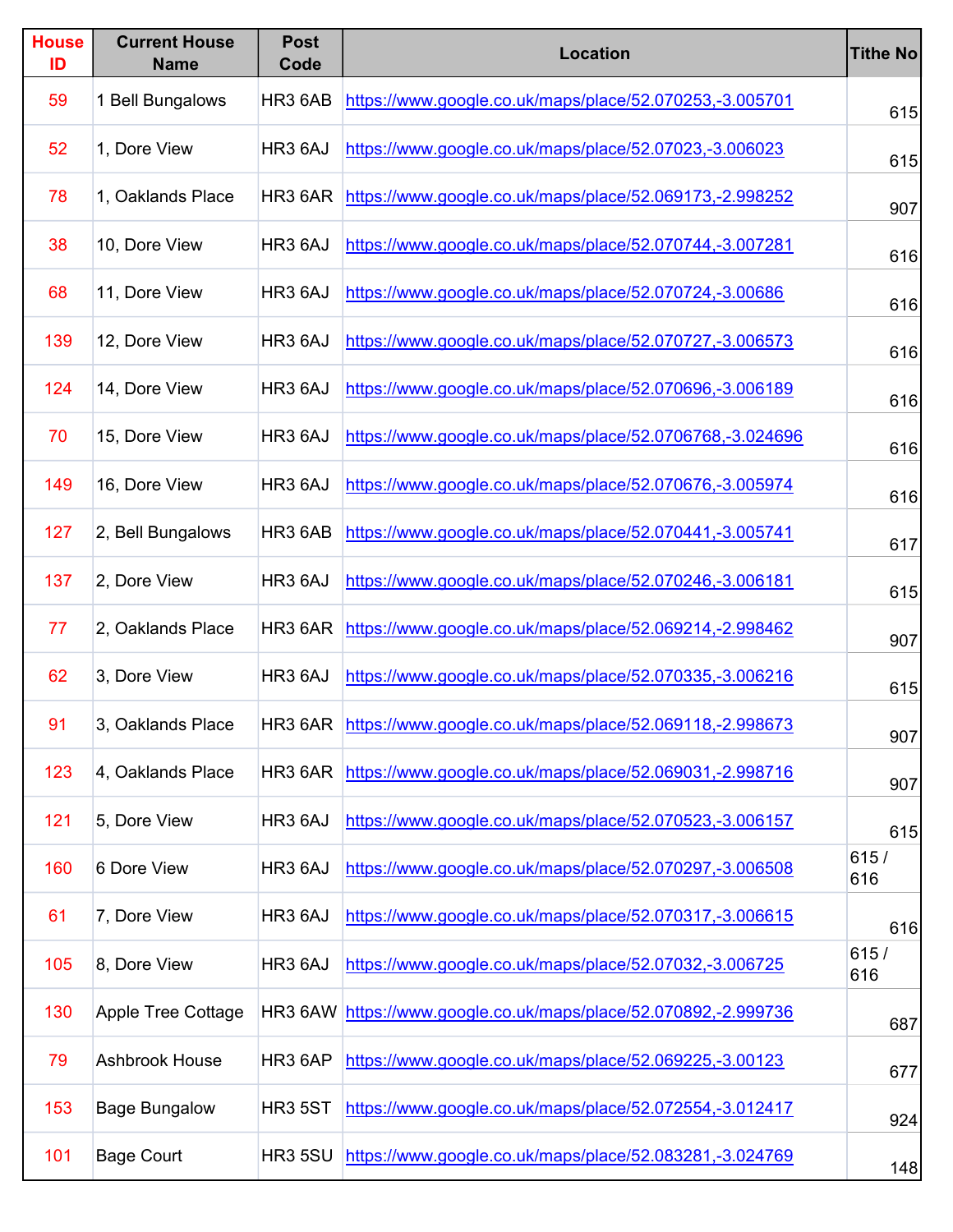| 115 | <b>Bage Pool</b>                           | <b>HR3 5SU</b>      | https://www.google.co.uk/maps/place/52.083391,-3.025372         | 116         |
|-----|--------------------------------------------|---------------------|-----------------------------------------------------------------|-------------|
| 16  | Bage Pool Barn                             | <b>HR3 5SU</b>      | https://www.google.co.uk/maps/place/,                           | 116         |
| 27  | <b>Bage Tump</b>                           | <b>HR3 5SU</b>      | https://www.google.co.uk/maps/place/52.08368,-3.024982          | 116         |
| 46  | <b>Barnfields</b>                          |                     | HR3 6AW https://www.google.co.uk/maps/place/52.064688,-2.990946 | 916         |
| 129 | <b>Bell House</b>                          | HR <sub>3</sub> 6AB | https://www.google.co.uk/maps/place/52.069842,-3.006406         | 614         |
| 34  | <b>Belle View Cottage</b>                  | HR3 6AN             | https://www.google.co.uk/maps/place/,                           | 663/<br>664 |
| 97  | <b>Belle View House</b>                    | HR3 6AN             | https://www.google.co.uk/maps/place/,                           | 663         |
| 168 | <b>Belle Vue</b>                           | HR <sub>3</sub> 6AN |                                                                 | 664         |
| 35  | <b>Bodcote Farm</b>                        | HR3 6BX             | https://www.google.co.uk/maps/place/52.082354,-2.968212         | 767         |
| 120 | <b>Bodcott Lodge</b>                       | HR3 6BX             | https://www.google.co.uk/maps/place/52.085377,-2.970717         |             |
| 134 | <b>Brampton</b>                            | HR3 6BL             | https://www.google.co.uk/maps/place/52.059139,-3.024948         | 1028        |
| 69  | <b>Brick House</b>                         | HR3 6BA             | https://www.google.co.uk/maps/place/52.08457,-3.024133          | 145         |
|     |                                            |                     |                                                                 |             |
| 72  | <b>Brickleys Adjacent</b><br>Sydcombe Farm | HR3 6BA             | https://www.google.co.uk/maps/place/52.088392,-3.026965         | 84a         |
| 126 | <b>Bridge Cottage</b>                      | HR3 6AR             | https://www.google.co.uk/maps/place/52.0710187,-2.9988538       | 686         |
| 10  | <b>Broadlands</b>                          |                     | HR3 6BE https://www.google.co.uk/maps/place/52.068093,-3.001801 | 657         |
| 12  | <b>Brook Cottage</b>                       | HR3 6AB             | https://www.google.co.uk/maps/place/52.069915,-3.004049         | 665         |
| 13  | <b>Brook House</b>                         | HR3 6AB             | https://www.google.co.uk/maps/place/52.071018,-2.998885         | 665         |
| 169 | <b>Brook House</b>                         | HR3 6AP             |                                                                 | 677         |
| 84  | <b>Brooklands</b>                          | HR3 6AB             | https://www.google.co.uk/maps/place/52.069971,-3.0048723        | 648         |
| 76  | <b>Brynspeard</b>                          | HR3 6AF             | https://www.google.co.uk/maps/place/52.071036,-3.04098          | 295         |
| 56  | Caemawr                                    | HR3 6AY             | https://www.google.co.uk/maps/place/52.090537,-3.012573         | 64          |
| 143 | Castle Barn                                | HR3 6AB             | https://www.google.co.uk/maps/place/52.069369,-3.003665         | 650         |
| 184 | Castle Farm                                | HR3 6AE             |                                                                 | 390         |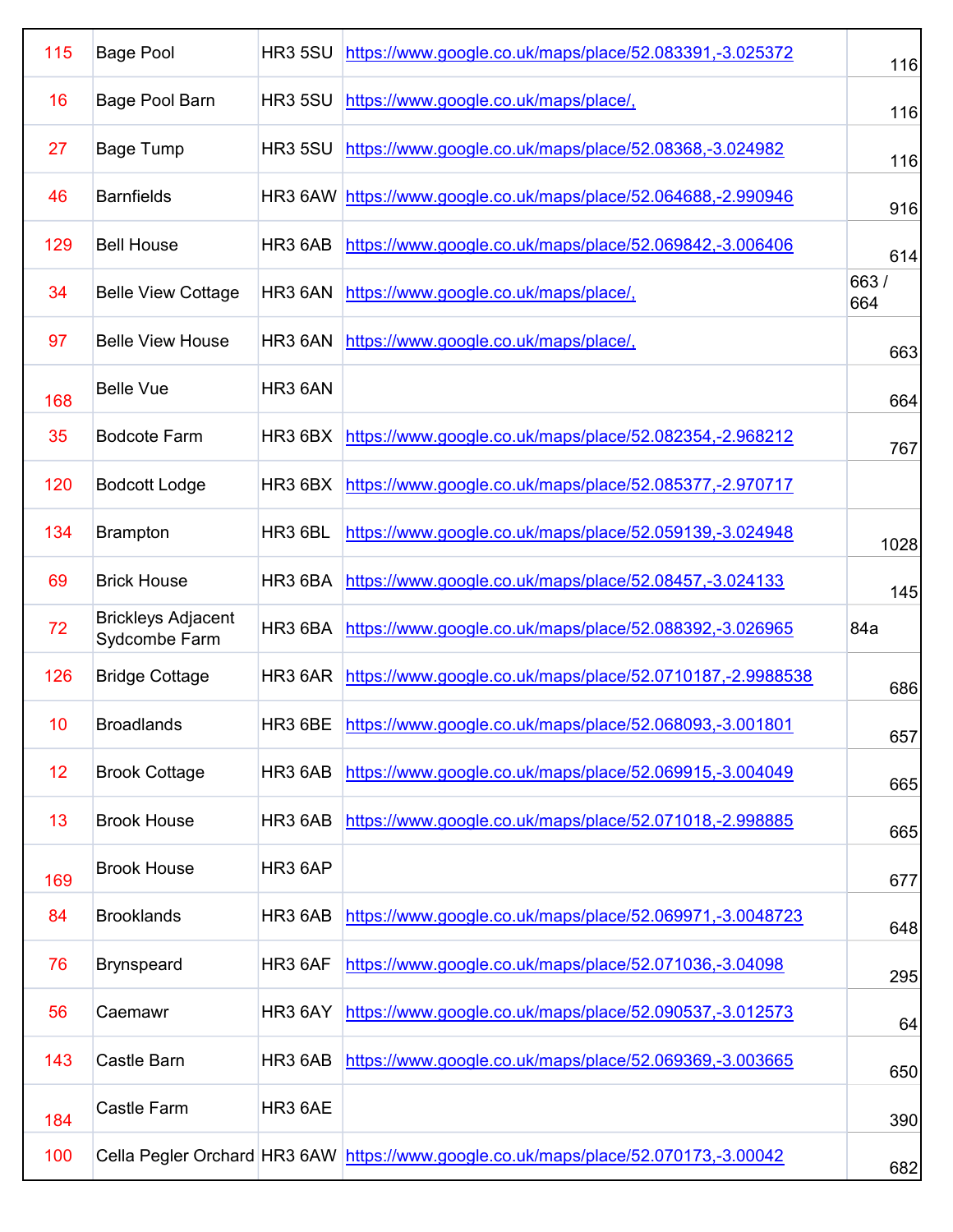| 58  | Charline                 | HR3 6AP        | https://www.google.co.uk/maps/place/52.068924,-3.000162           | 674               |
|-----|--------------------------|----------------|-------------------------------------------------------------------|-------------------|
| 176 | <b>Church House</b>      | HR3 6AW        |                                                                   | 678               |
| 43  | <b>Clover Cottage</b>    | HR3 6AN        | https://www.google.co.uk/maps/place/52.068505,-3.003118           | 654               |
| 86  | Common Bach Farm HR3 6BL |                | https://www.google.co.uk/maps/place/52.0595232,-3.0130344         | 1015              |
| 122 | Cooks Barn               | HR3 6AT        | https://www.google.co.uk/maps/place/52.06823,-2.979041            | 853               |
| 109 | <b>Coopers Hall</b>      | HR3 6AP        | https://www.google.co.uk/maps/place/52.068795,-2.999669           | 675               |
| 108 | <b>Coppy Sally</b>       | HR3 6AT        | https://www.google.co.uk/maps/place/52.072947,-2.99535            | 900               |
| 142 | <b>Corner Cottage</b>    | HR3 6AN        | https://www.google.co.uk/maps/place/52.06944,-3.002767            | 667               |
| 44  | <b>Court Corner</b>      | HR3 6AP        | https://www.google.co.uk/maps/place/52.0687567,-2.9994644         | 676               |
| 41  | <b>Court House</b>       |                | HR3 6AW https://www.google.co.uk/maps/place/52.070442,-3.000339   | 683               |
| 158 | Cross Lodge              |                | https://www.google.co.uk/maps/place/52.068121,-2.972116           | 805               |
| 89  | <b>Crossway House</b>    | <b>HR3 6AS</b> | https://www.google.co.uk/maps/place/52.073362,-2.997078           | 695               |
|     |                          |                |                                                                   |                   |
| 179 | <b>Cwm Cottage</b>       | HR3 6AD        |                                                                   | 245a              |
| 125 | <b>Cwm Farm</b>          | HR3 6AD        | https://www.google.co.uk/maps/place/52.068485,-3.032515           |                   |
| 6   | Cwm Pryll                |                | HR3 5SU https://www.google.co.uk/maps/place/52.0825646,-3.0265047 |                   |
| 163 | Cwm y Tirnant            |                | https://www.google.co.uk/maps/place/52.0604181,-3.0740153         | ?                 |
| 50  | Dorstone Court<br>Farm   | HR3 6BE        | https://www.google.co.uk/maps/place/52.067585,-2.999178           | 256<br>175<br>929 |
| 60  | Dorstone House           |                | HR3 6AW https://www.google.co.uk/maps/place/52.070589,-3.000894   |                   |
| 170 | Dove Cottage             | HR3 6AP        |                                                                   |                   |
| 92  | Elmhurst                 | HR3 6AN        | https://www.google.co.uk/maps/place/52.069456,-3.003078           | 667               |
| 131 | <b>Fallow Wood</b>       | HR3 6AU        | https://www.google.co.uk/maps/place/52.084365,52.084365           | 644<br>660<br>903 |
| 4   | Fayre Ways Farm          | HR3 6AA        | https://www.google.co.uk/maps/place/52.074338,-2.996544           | 705               |
| 32  | Gannols                  | HR3 6AD        | https://www.google.co.uk/maps/place/52.071357,-3.01584            | 602               |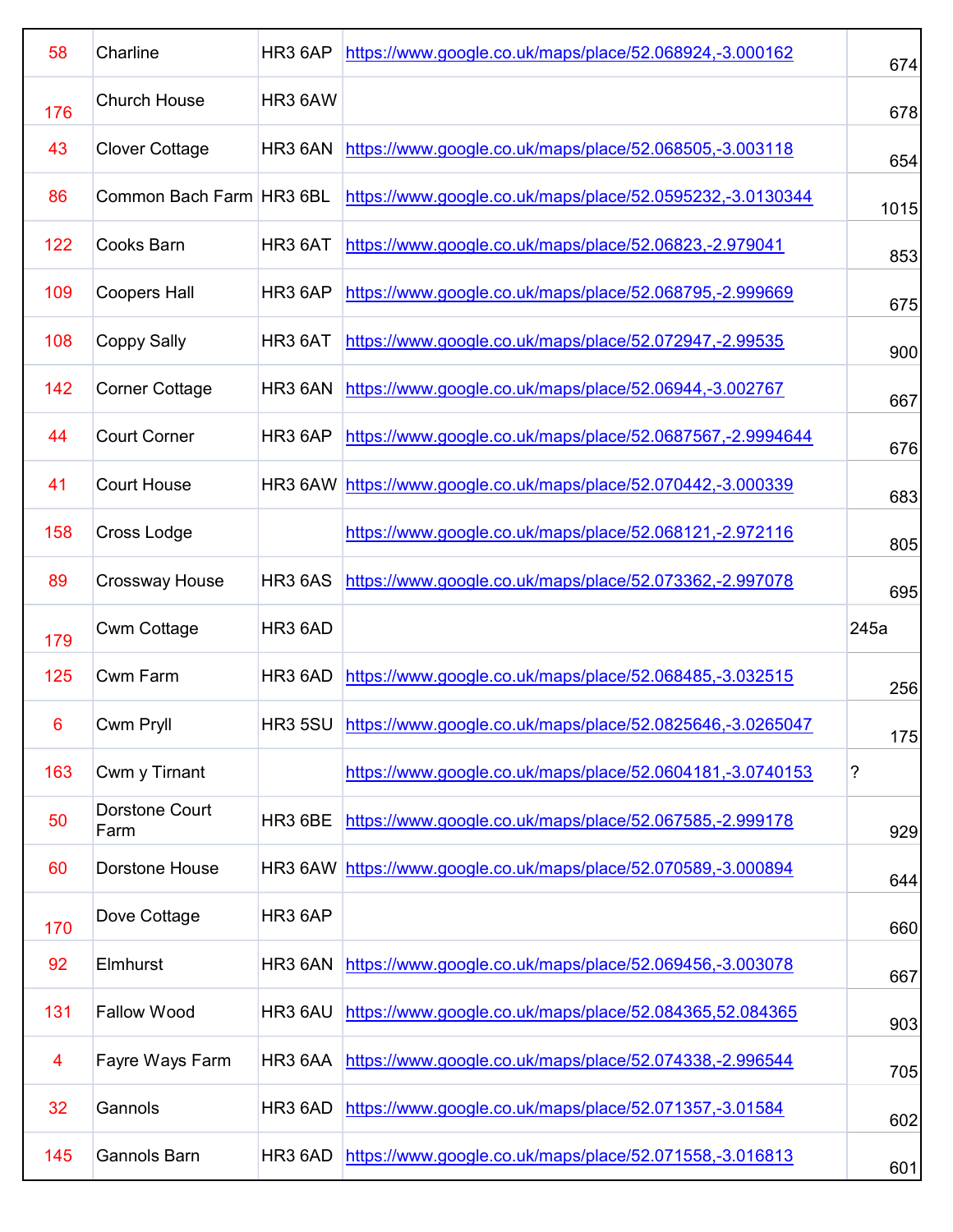| 156            | <b>Garden House</b>          | HR3 6AP             | https://www.google.co.uk/maps/place/52.068864,-3.001919         | 672         |
|----------------|------------------------------|---------------------|-----------------------------------------------------------------|-------------|
| 138            | Glen Side                    | <b>HR3 5SU</b>      | https://www.google.co.uk/maps/place/52.083711,-3.027918         | 182         |
| 106            | <b>Glisshire House</b>       | HR3 6AW             | https://www.google.co.uk/maps/place/52.069896,-3.00238          | 679         |
| 57             | <b>Golden View</b>           | HR3 6AY             | https://www.google.co.uk/maps/place/52.090013,-3.009381         | 108         |
| 171            | <b>Granary Cottage</b>       | HR3 6AP             |                                                                 | 673         |
| 51             | Grazings                     | HR3 6BA             | https://www.google.co.uk/maps/place/52.086307,-3.025493         | 97a         |
| 148            | <b>Great House Farm</b>      | HR3 6BE             | https://www.google.co.uk/maps/place/52.067863,-3.000159         | 659         |
| 18             | <b>Great Llanafon</b>        | HR3 6AT             | https://www.google.co.uk/maps/place/52.068426,-2.983484         | 870         |
| 113            | <b>Great Penllan</b>         | HR3 6BL             | https://www.google.co.uk/maps/place/52.062267,-3.023135         | 495         |
| 140            | <b>Green Hill</b>            | HR3 6AT             | https://www.google.co.uk/maps/place/52.072862,-2.993832         | 891         |
| 178            | Hafod                        | HR3 6BE             |                                                                 | 655         |
| 17             | Haie Barn The Bage   HR3 5SU |                     | https://www.google.co.uk/maps/place/52.082307,-3.025241         | 174         |
| 80             | <b>Highfield The Bage</b>    | HR3 5SU             | https://www.google.co.uk/maps/place/52.084757,-3.029723         |             |
| 71             | <b>Hill Hole</b>             | HR3 6AF             | https://www.google.co.uk/maps/place/52.077485,-3.040615         | 199         |
| 90             | Holmleigh                    |                     | HR3 6AP https://www.google.co.uk/maps/place/52.068817,-2.999846 | 675         |
| 19             | Home Farm                    | HR3 6AD             | https://www.google.co.uk/maps/place/52.0674078,-3.0239786       | 975         |
| 152            | Home Farm House              | HR3 6AD             | https://www.google.co.uk/maps/place/52.067842,-3.021545         | 975         |
| $\overline{7}$ | Jacaranda (9, Dore<br>View)  | HR3 6AJ             | https://www.google.co.uk/maps/place/52.070424,-3.006184         | 615/<br>616 |
| 128            | Kinton Hill                  | HR3 6AX             | https://www.google.co.uk/maps/place/52.0788,-2.982494           | 784         |
| 20             | Lawn Gate                    | HR <sub>2</sub> 9LF | https://www.google.co.uk/maps/place/52.0828745,-2.9660854       | 766         |
| 133            | Leather Mill Cottage         | HR3 6AW             | https://www.google.co.uk/maps/place/52.069455,-3.002453         | 668         |
| 96             | <b>Little Acre</b>           | HR3 6BE             | https://www.google.co.uk/maps/place/52.068066,-3.001503         | 657         |
| 95             | Little Bage                  | <b>HR3 5SU</b>      | https://www.google.co.uk/maps/place/52.082575,-3.025394         | 174         |
| 26             | Little Llanafon              | HR3 6AT             | https://www.google.co.uk/maps/place/52.068447,-2.988729         | 829         |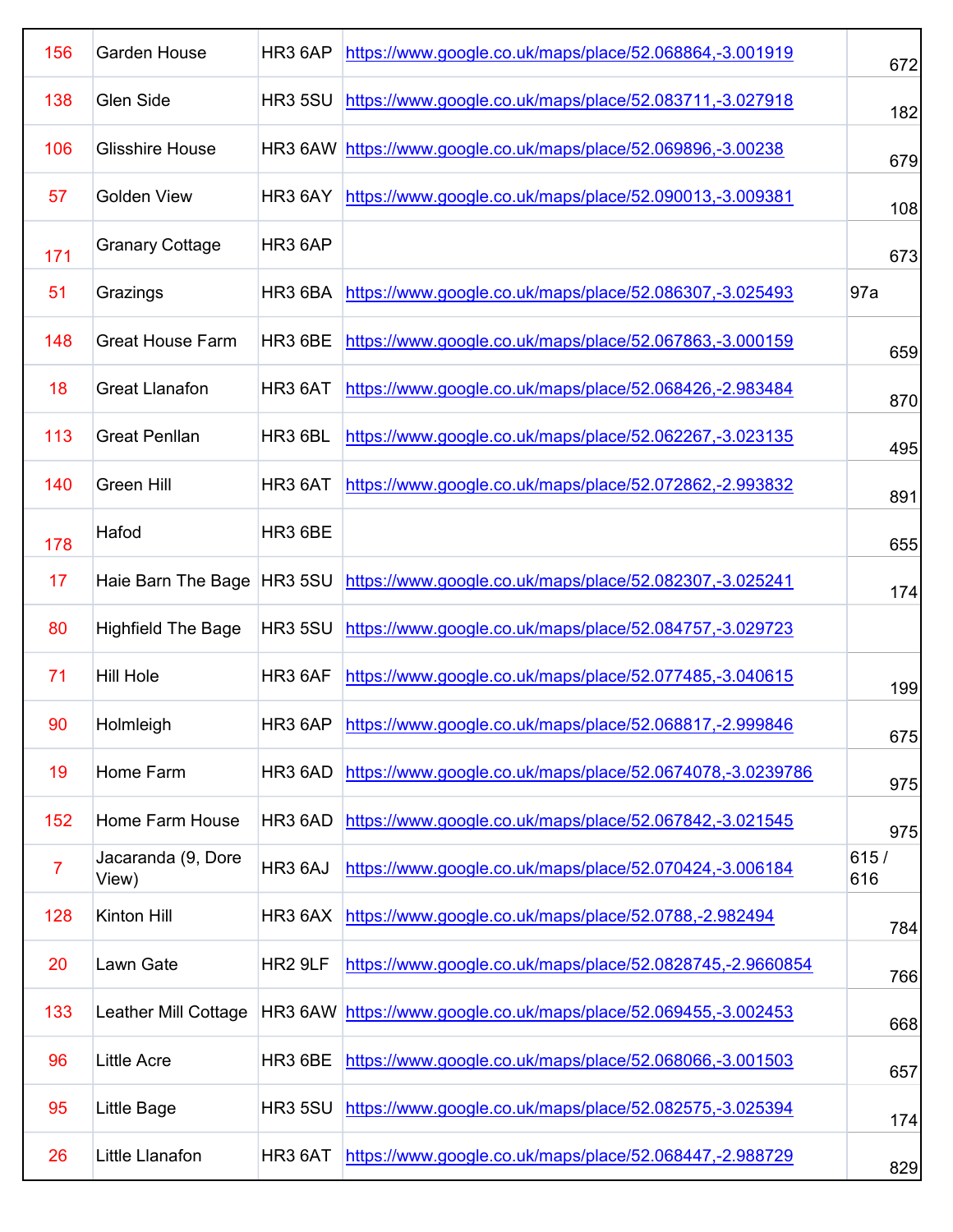| 42  | <b>Little Llanafon Farm</b> | HR3 6AT             | https://www.google.co.uk/maps/place/52.068779,-2.985018        | 833  |
|-----|-----------------------------|---------------------|----------------------------------------------------------------|------|
| 111 | <b>Little Penllan</b>       | HR3 6BL             | https://www.google.co.uk/maps/place/52.0601239,-3.0195579      | 1037 |
| 164 | Llan y Wiper                |                     | https://www.google.co.uk/maps/place/52.0634683,-3.0662767      | ?    |
| 88  | <b>Llanafon Cottage</b>     | HR3 6AT             | https://www.google.co.uk/maps/place/52.068424,-2.983489        | 870  |
| 30  | <b>Llanafon Lodge</b>       | HR3 6AT             | https://www.google.co.uk/maps/place/52.068084,-2.984379        | 871a |
| 132 | Llandine                    | HR3 6AB             | https://www.google.co.uk/maps/place/52.070266,-3.005374        | 617  |
| 98  | Llandore Bungalow           | HR3 6AT             | https://www.google.co.uk/maps/place/52.068851,-2.985528        | 833  |
| 167 | Llanerch Cottage            | HR3 6AD             | https://www.google.co.uk/maps/place/52.0660208,-3.0262642      | 972  |
| 73  | <b>Llanerch Farm</b>        | HR <sub>3</sub> 6AD | https://www.google.co.uk/maps/place/52.066727,-3.024736        | 969  |
| 36  | Long House Farm             | HR3 6BL             | https://www.google.co.uk/maps/place/52.059281,-3.012685        | 1054 |
| 45  | Lower Crossway<br>Farm      | HR3 6AT             | https://www.google.co.uk/maps/place/52.073039,-2.996316        | 701  |
| 174 | <b>May View</b>             |                     |                                                                | 894  |
| 31  | <b>Meadow Croft Farm</b>    | HR3 6BL             | https://www.google.co.uk/maps/place/52.054976,-3.026751        | 474  |
| 23  | <b>Meadow End Barn</b>      | HR3 6BE             | https://www.google.co.uk/maps/place/52.067728,-2.9998228       | 659  |
| 47  | Merbach View                |                     | HR3 5SU https://www.google.co.uk/maps/place/52.083109,-3.02733 | 118  |
| 112 | Mill Cottage                | HR3 6BN             | https://www.google.co.uk/maps/place/52.066587,-3.009072        | 948  |
| 119 | Millbrook Cottage           | HR3 6AP             | https://www.google.co.uk/maps/place/52.069305,-3.002029        | 669  |
| 110 | Millbrook House             | HR3 6AP             | https://www.google.co.uk/maps/place/52.069369,-3.002238        | 669  |
| 147 | Millbrooke Farm             | HR3 6AD             | https://www.google.co.uk/maps/place/52.067727,-3.037587        | 242  |
| 102 | Morllan Cottage             | <b>HR3 6AS</b>      | https://www.google.co.uk/maps/place/52.074208,-2.998209        | 693  |
| 67  | Mynydd Brith Farm           | HR3 6AE             | https://www.google.co.uk/maps/place/52.066117,-3.051309        | 331  |
| 146 | Mynydd Brith House          | HR3 6AE             | https://www.google.co.uk/maps/place/52.066881,-3.050083        | 323  |
| 75  | Nanty Bar                   | HR3 6AE             | https://www.google.co.uk/maps/place/52.061743,-3.051671        | 383  |
| 162 | New House                   |                     | https://www.google.co.uk/maps/place/52.0548463,-3.0735927      |      |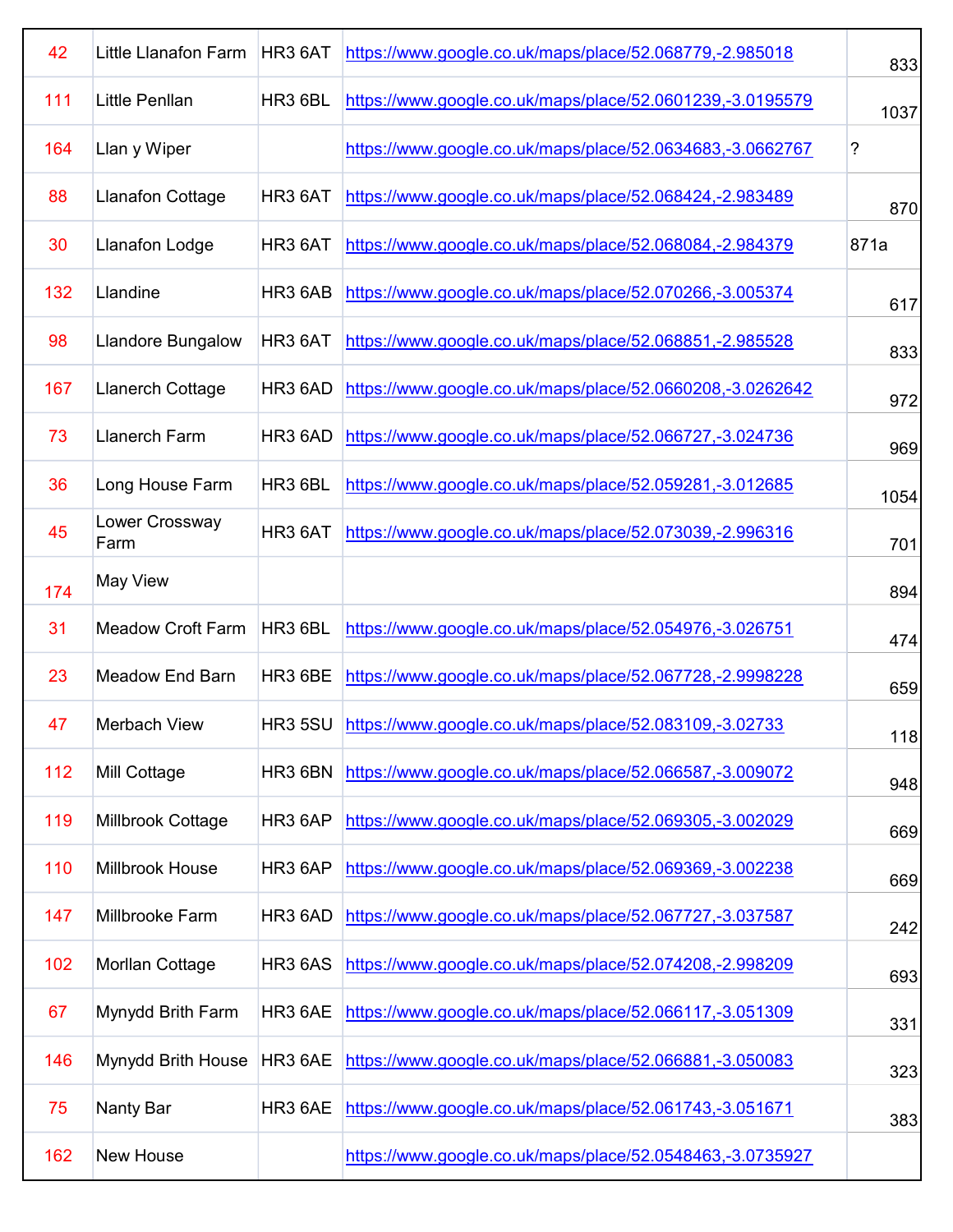| 21             | Oak House               | HR3 6AP             | https://www.google.co.uk/maps/place/52.069009,-3.002219         | 662  |
|----------------|-------------------------|---------------------|-----------------------------------------------------------------|------|
| 37             | Oaklands House          | HR3 6AR             | https://www.google.co.uk/maps/place/52.069501,-2.998577         | 906  |
| 48             | Old Coach House         | HR3 6BE             | https://www.google.co.uk/maps/place/52.06775,-2.999722          | 660  |
| 53             | Old House               | HR3 6BL             | https://www.google.co.uk/maps/place/52.0598,-3.01191            | 1056 |
| $\overline{2}$ | Old House Farm          | HR3 6BL             | https://www.google.co.uk/maps/place/52.058566,-3.013866         | 1013 |
| 25             | <b>Old Orchards</b>     | HR3 6AP             | https://www.google.co.uk/maps/place/52.0679522,-3.0008728       | 676  |
| 49             | <b>Orchard End</b>      | HR <sub>3</sub> 6BE | https://www.google.co.uk/maps/place/52.066744,-2.997485         | 928  |
| 93             | <b>Orchard Place</b>    | HR3 6BE             | https://www.google.co.uk/maps/place/52.067928,-3.00076          | 658  |
| 5              | Pandy Inn               | HR3 6AN             | https://www.google.co.uk/maps/place/52.068958,-3.002984         | 653  |
| 83             | Pandy Lodge             | HR3 6AN             | https://www.google.co.uk/maps/place/52.068965,-3.003263         | 653  |
| 1              | <b>Penpound Cottage</b> | HR3 6BE             | https://www.google.co.uk/maps/place/52.06834,-3.001959          | 656  |
| 29             | Pentwyn                 | HR3 6AD             | https://www.google.co.uk/maps/place/52.072587,-3.033491         | 222  |
| 175            | Penwood                 | HR3 6BN             |                                                                 | 655  |
| 150            | Penymoor                | HR3 6AZ             | https://www.google.co.uk/maps/place/52.085441,-3.007342         | 55a  |
| 155            | Penymynydd              |                     | HR3 5TG https://www.google.co.uk/maps/place/52.057036,-3.072767 | 7    |
| 154            | <b>Pitt Farm</b>        | HR3 6BL             | https://www.google.co.uk/maps/place/52.062635,-3.00676          | 1065 |
| 118            | Pontyweston             | HR3 6AD             | https://www.google.co.uk/maps/place/52.068848,-3.022722         | 286a |
| 14             | Primrose Hill           | HR3 6BL             | https://www.google.co.uk/maps/place/52.057419,-2.995744         | 1013 |
| 144            | Pump House              | HR3 6AW             | https://www.google.co.uk/maps/place/52.070861,-3.000267         | 687  |
| 8              | Pwllcwm                 | HR3 6AY             | https://www.google.co.uk/maps/place/52.08765,-3.005886          | 10   |
| 55             | <b>Quarry Farm</b>      | HR3 6BL             | https://www.google.co.uk/maps/place/52.059807,-3.016714         | 1009 |
| 182            | Rose Cottage            | HR3 6BL             |                                                                 | 1050 |
| 65             | <b>Rose Dale</b>        | HR3 6AD             | https://www.google.co.uk/maps/place/52.067807,-3.022929         |      |
| 181            | <b>Rose Dale</b>        | HR3 6AD             |                                                                 | 966  |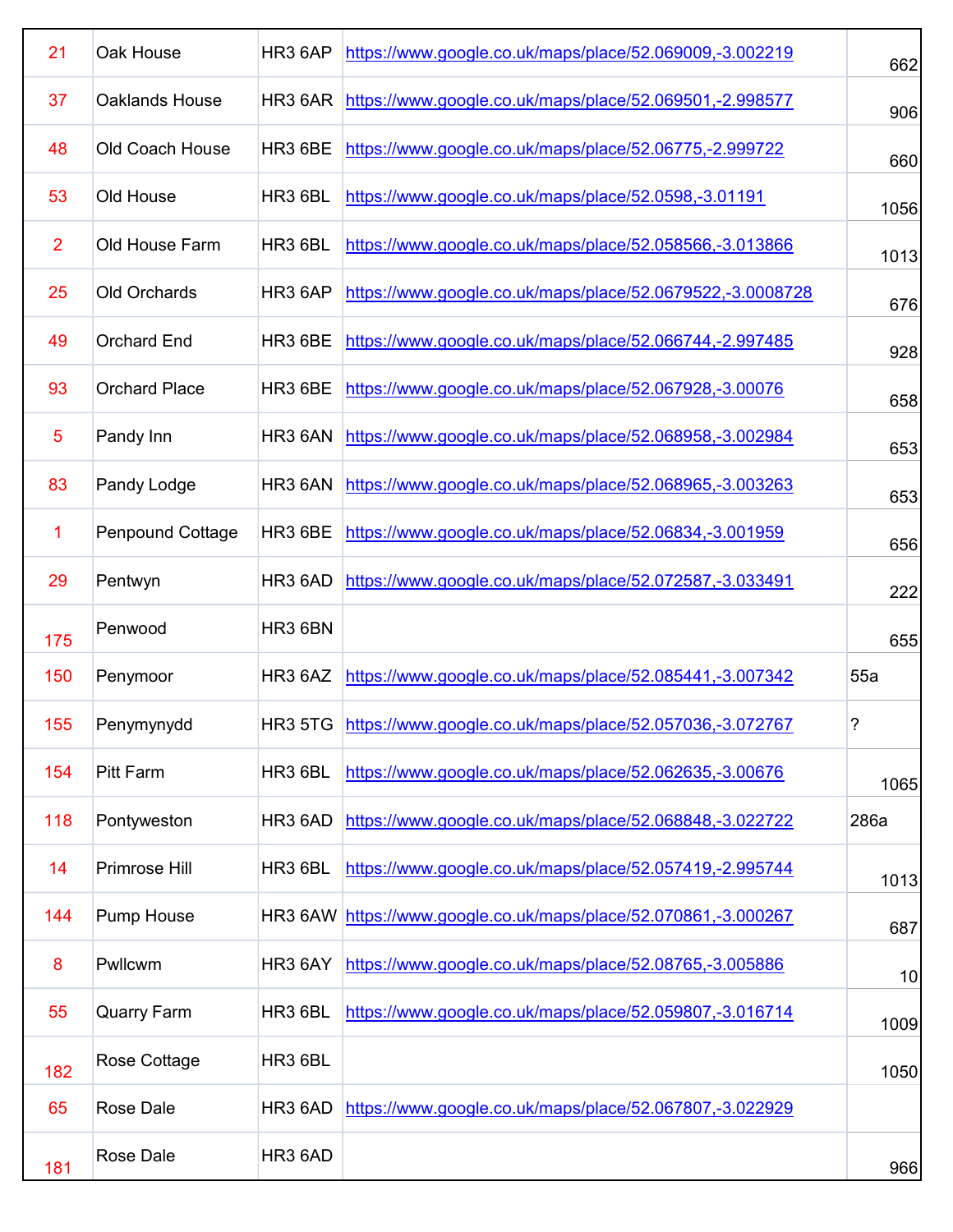| 117 | <b>Running Waters</b><br>Millbrooke Farm | HR3 6AD        | https://www.google.co.uk/maps/place/52.067646,-3.03715          | 242          |
|-----|------------------------------------------|----------------|-----------------------------------------------------------------|--------------|
| 136 | <b>Scar Cottage</b>                      | HR3 6AZ        | https://www.google.co.uk/maps/place/52.083535,-3.010392         | 43a          |
| 87  | <b>School House</b>                      | HR3 6AN        | https://www.google.co.uk/maps/place/52.06914,-3.00318           | 651          |
| 183 | <b>Scotland Bank</b>                     | HR3 6BA        |                                                                 | 97e          |
| 63  | <b>Shepherds End</b>                     | HR3 6AA        | https://www.google.co.uk/maps/place/52.074635,-2.995825         | 705          |
| 22  | <b>Stables Cottage</b>                   | HR3 6AN        | https://www.google.co.uk/maps/place/52.069502,-3.00337          | 666          |
| 161 | Stocking                                 |                | https://www.google.co.uk/maps/place/52.0633142,-3.0588613       | 561          |
| 64  | Sunnyside                                | HR3 6BL        | https://www.google.co.uk/maps/place/52.063403,-3.004368         | 933          |
| 151 | <b>Swallows Nest</b>                     | HR3 6AH        | https://www.google.co.uk/maps/place/52.07671,-3.044091          | 194          |
| 33  | <b>Sycamore House</b>                    | HR3 6BE        | https://www.google.co.uk/maps/place/52.066845,-2.996839         | 946          |
| 54  | The Beddw Farm                           | HR3 6AD        | https://www.google.co.uk/maps/place/52.06383,-3.02806           | 511a         |
| 3   | The Breeze Barns                         | <b>HR3 6AS</b> | https://www.google.co.uk/maps/place/52.0736714,-2.9995236       | 695          |
| 166 | The Cabin                                | HR3 6BL        | https://www.google.co.uk/maps/place/52.0617579,-3.0345489       | 532          |
| 173 | The Cowhouse                             | HR3 6BE        |                                                                 | 659          |
| 116 | The Fold                                 |                | HR3 6BE https://www.google.co.uk/maps/place/52.067491,-2.999695 | 929          |
| 66  | <b>The Gables</b>                        | <b>HR3 5SU</b> | https://www.google.co.uk/maps/place/,                           | 185          |
| 135 | The Great Draen<br>Farm                  | HR3 6AE        | https://www.google.co.uk/maps/place/52.060052,-3.044381         | 436          |
| 28  | The Lawns                                | HR3 6AN        | https://www.google.co.uk/maps/place/52.06853,-3.002581          | 654          |
| 104 | The Llan Farm                            | <b>HR3 6AS</b> | https://www.google.co.uk/maps/place/52.079519,-3.003732         | 29           |
| 165 | The Lodge                                |                | https://www.google.co.uk/maps/place/52.0621153,-3.0415847       | 525          |
| 172 | The Loft                                 | HR3 6BE        |                                                                 | 930 /<br>659 |
| 74  | The Nant Y Bar<br><b>Bungalow</b>        | HR3 6AE        | https://www.google.co.uk/maps/place/52.062371,-3.049866         | 381          |
| 180 | The Old Post Office                      | HR3 6AN        |                                                                 | 667          |
| 157 | The Old Stables                          | HR3 6AB        | https://www.google.co.uk/maps/place/52.069962,-3.00506          | 649          |